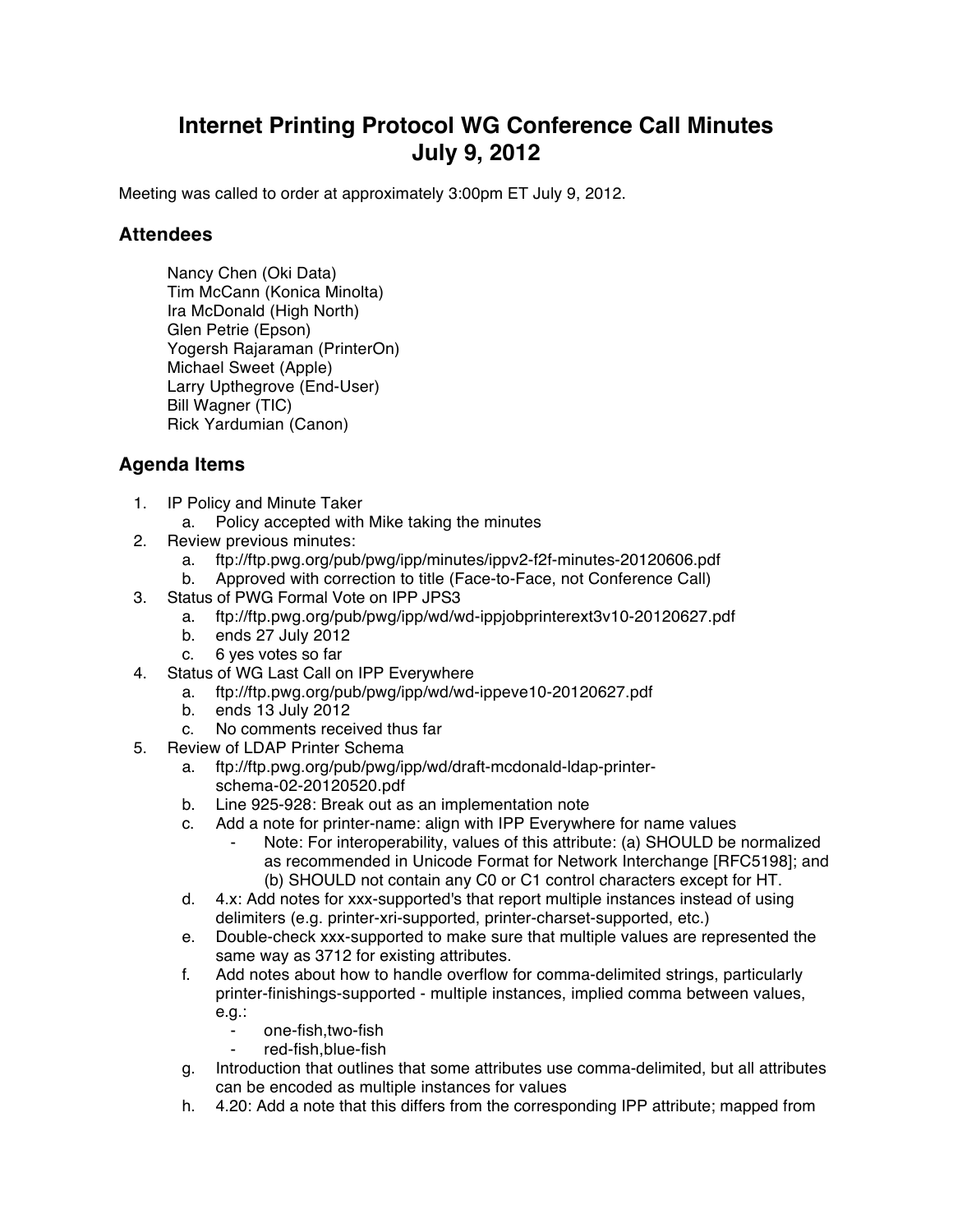the largest reported value

- i. Line 1404: "the" clipped from end of line
	- ⁃ Check all no-fill blocks
- j. 4.22: Split examples into sizes, types, and colors
- k. Lines 1466/67: Add spaces after delimiters
- l. Add note at top of section 4 about network unicode requirement is SHOULD for
	- backwards compatibility, but new implementations are strongly encouraged to use it. Also talk about security implications of control characters in things like printeraliases
- m. 4.32: Add a third example showing comma-delimited values
	- Global check for all comma-delimited attributes, examples should include both single- and multi-valued example strings
- n. 4.34: Add network unicode note, a la printer-name
- o. 4.35: Add list of important keys from IPP Everywhere/required parameters from 5107.2: CMD, MDL, MANU?
- p. Lines 1801-1804: Fix
- q. 4.37, 4.38: Add examples with "urn:uuid:" prefix (for clarity)
- r. All new JPS3 attributes:
	- Add reference to JPS3
	- Add examples
- s. 4.41:
	- ⁃ Line 1936: Add "geo:" to description
- t. 4.42:
	- ⁃ Add a single-value example other than 'none'
	- ⁃ Add 'unknown' to list of examples and explanation
	- Drop "ipp-everywhere" from example and list of registered values
- u. 7.2:
	- Lines 2136-2138: Remove
	- Lines 2164-2213: Shift table/column to prevent truncation of new OIDs
- v. 10.1: Drop reference to IPP Everywhere
	- Action: Ira to change informative reference to IPP Everywhere in IPPS URI Scheme to point to the IPP WG instead
- w. 10.2: Add reference to IPP WG
- 6. Discussion of priorities for IPP Multifunction specs
	- a. IPP System Control Service
	- b. IPP Resource Service (e.g., for firmware and fonts)
	- c. IPP Shared Infrastructure Extensions (for Cloud)
	- d. others
	- e. Deferred to next conference call

## **Next Steps / Open Actions**

- Next conference call is July 23rd at 3pm ET
- Discuss priorities for future work
- Review updated MSN2 draft, prepare for PWG Last Call
- Review slides for August 2012 F2F
- Action: Ira to change informative reference to IPP Everywhere in IPPS URI Scheme to point to the IPP WG instead
- Action: Mike to put out a stable draft of JPS3 for PWG Formal Vote with change for JT5 (DONE)
- Action: Mike to post a stable draft of IPP Everywhere for WG Last Call (DONE)
- Action: Mike to add roll media names to MSN2 (DONE)
- Action: Mike to add roll-fed media-col-ready/database information to IPP Everywhere